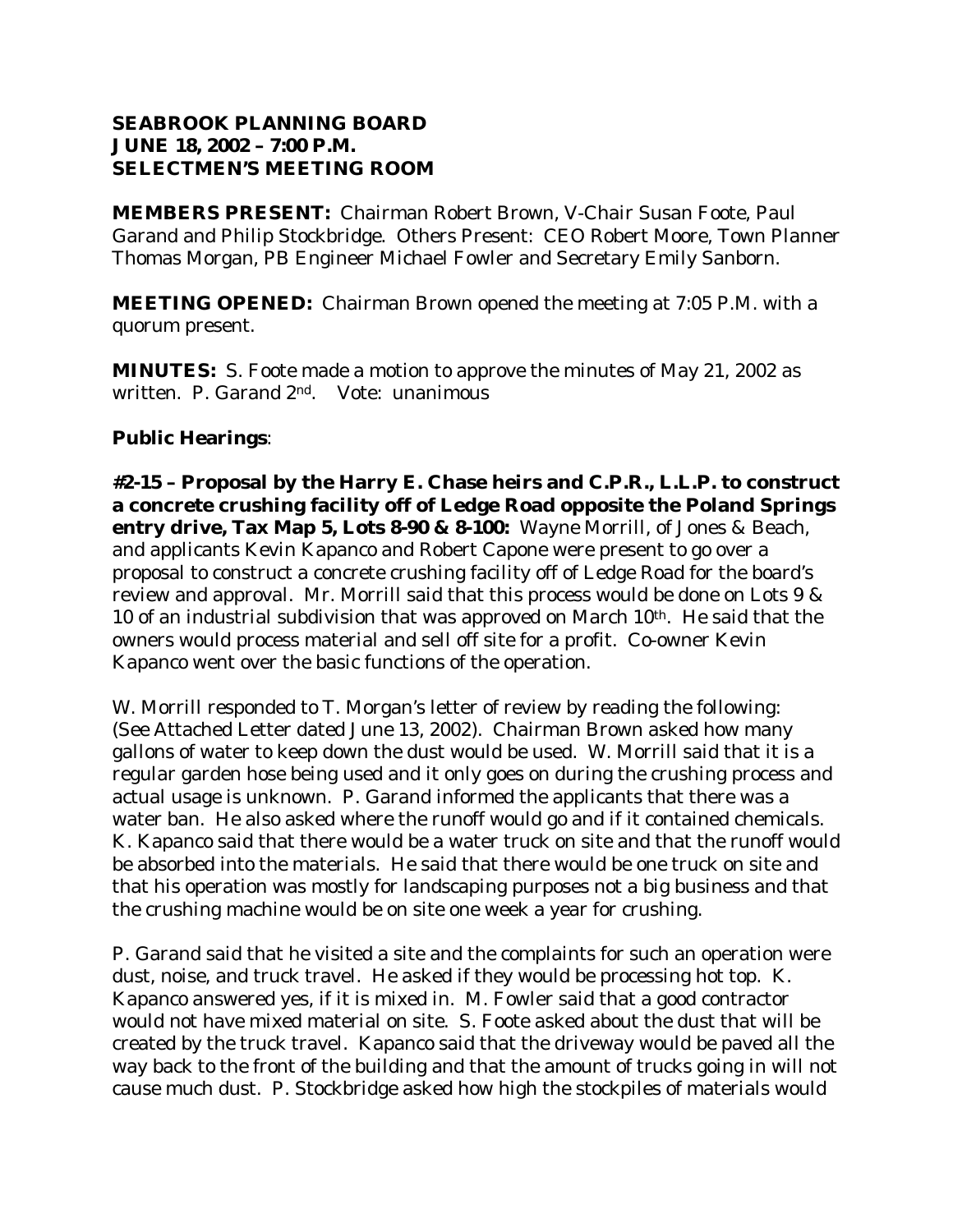#### **SEABROOK PLANNING BOARD -2- JUNE 18, 2002**

be. Kapanco said that 20,000 yards would be the maximum up to the push blocks. R. Moore told the applicants that they could not create a dump. He said that he did not want a lot of containers on the lot with asphalt, etc. Mr. Moore said that we have a wellhead protection in place and that the material that is being crushed on site is going to have gasoline and oil on it. Mr. Kapanco said that he was not going to take crap. Moore asked if they planned to have quality control. Kapanco said that they would have someone on site. Co-owner Robert Carbone went over the operation. He said that this business would have minimal impact and that decibel level would be less than 80 standing next to the machine. Mr. O'Leary from the audience asked if he would want his children around this noise? Mr. Carbone said that this was not any louder than the beeping from a truck backing up.

Abutter Jason Page, himself a zoning officer in the Town of Portsmouth, said that he is not in favor of this project. He said that his concern was noise, dust and the roll off from all the materials on site and the pooling of stagnate water. He said the noise depended on which way the wind was blowing and who would be checking this if the noise is not suppose to be discernible from the property line. Mr. Page asked what other industrial businesses are going to be coming in this area stating that this type of business would only attract birds of a feather.

Abutter Margot Bergeron said that OSHA has upgraded its control over concrete crushing. She voiced her concern with the dust and its contents such as cancer causing ingredients and the different chemicals such as heavy metals, arsenic, fiberglass and lead paint. She asked the applicants if they would get a waiver from the person bringing material to the site that it was safe material. Mr. Bergeron informed the applicants that this was our well area and that we have spent over 2 million dollars for our water wells to get on line and the board should be careful what is allowed in this area. Steve Bergeron told the applicants that all this project needs is a two-acre piece of property and if you have property why don't they put it in their backyards.

Abutters Peter & Catherine Evans, Mr. & Mrs. Huddell, Laurie Dube and Brenda ? voiced their objection and concerns with the noise, safety, traffic, runoff and quality control. C. Evans noted that there was no signage depicted on the plan and that lighting, hours of operation and sidewalks were also missing. She said that 68 decimals shakes her house. Evans asked about the traffic study. T. Morgan said that the traffic generated by this business did not warrant a traffic study. R. Moore said that we allow industrial use in this area but the health and welfare of the town is our first priority and this area is surrounded by our well fields and this is an issue that we must be made aware of. T. Morgan stated that before you vote in the affirmative the board should get some expert to certify that this operation will not contaminate our wells.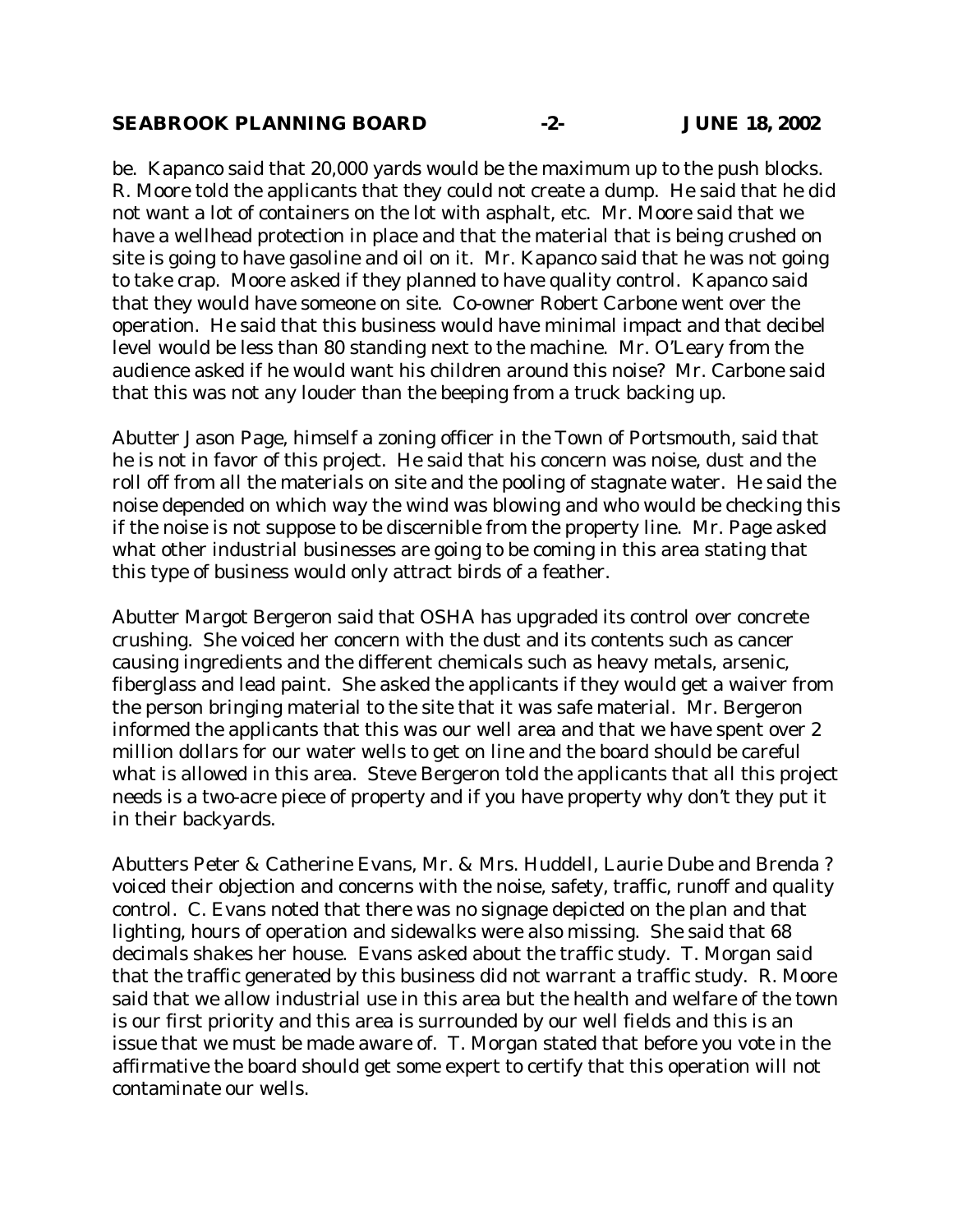### **SEABROOK PLANNING BOARD -3- JUNE 18, 2002**

Attorney Murphy, on behalf of the applicants, said that this is an assumption that there will be bad stuff in the material that is being grinded and that it will go into the watershed. He said that he did not think that it should be denied just because they do not have the proper enforcement in place. S. Foote told the applicants that before this is voted on they should have a site inspection to delineate the water runoff and treatment and a soil study for the area. She told the applicants that these studies would be at their expense, if they wish to continue with this application. Chairman Brown polled the board members. M. Fowler said that the watershed situation was his concern and the loss of our capacity to produce water. Chairman Brown said that these studies needed to be done. T. Morgan said that the board should hire the consulting firms because they would be looking out for the interest of the town and the applicants should get back to the board with whether they would be willing to take on this expense.

S. Foote made a motion to continue to July 16, 2002 at 7:00 P.m. P. Garand 2nd. Vote: unanimous

**#2-16 – Proposal by John & Linda Perdue for a two-lot subdivision at 9 Whittier Drive, Tax Map 8, Lot 38-9:** Surveyor Henry Boyd of Millennium Engineering presented the plan for a two lot subdivision at 9 Whittier Drive for the board's review and approval. H. Boyd said that there were no wetlands on this property as defined by Richard Parker. M. Fowler said that the existing lot has sewer and water connections. The new lot should have separate water and sewer services.

Paul Garand made a motion to approve the two lot subdivision for John & Linda Perdue. S. Foote 2nd. Vote: unanimous.

S. Foote revisited **Case 02-15** and made a motion that should the applicant choose to go forward with his proposed concrete crushing facility, that the engineering firm for the evaluation of the site be Bayside Engineering. P. Garand 2nd. Vote: unanimous.

#### **#2-17 – Proposal by Margaret Stard and Angelo C. Didio Building & Realty, Inc. to construct a 9,000 square foot industrial building to house a remodeling business off of Whitaker Way, Tax Map 4, Lot 19-20:**

Wayne Morrill of Jones & Beach presented the plans for a 9,000 square foot industrial re-modeling business on Whitaker Way for the board's review and approval. He said that it would have sloped granite curbing, metal prefab with 21 parking spaces and a loading zone in the front with a 30' wide driveway. He said that the existing 1" water line will be increased to 6" as per Fire Department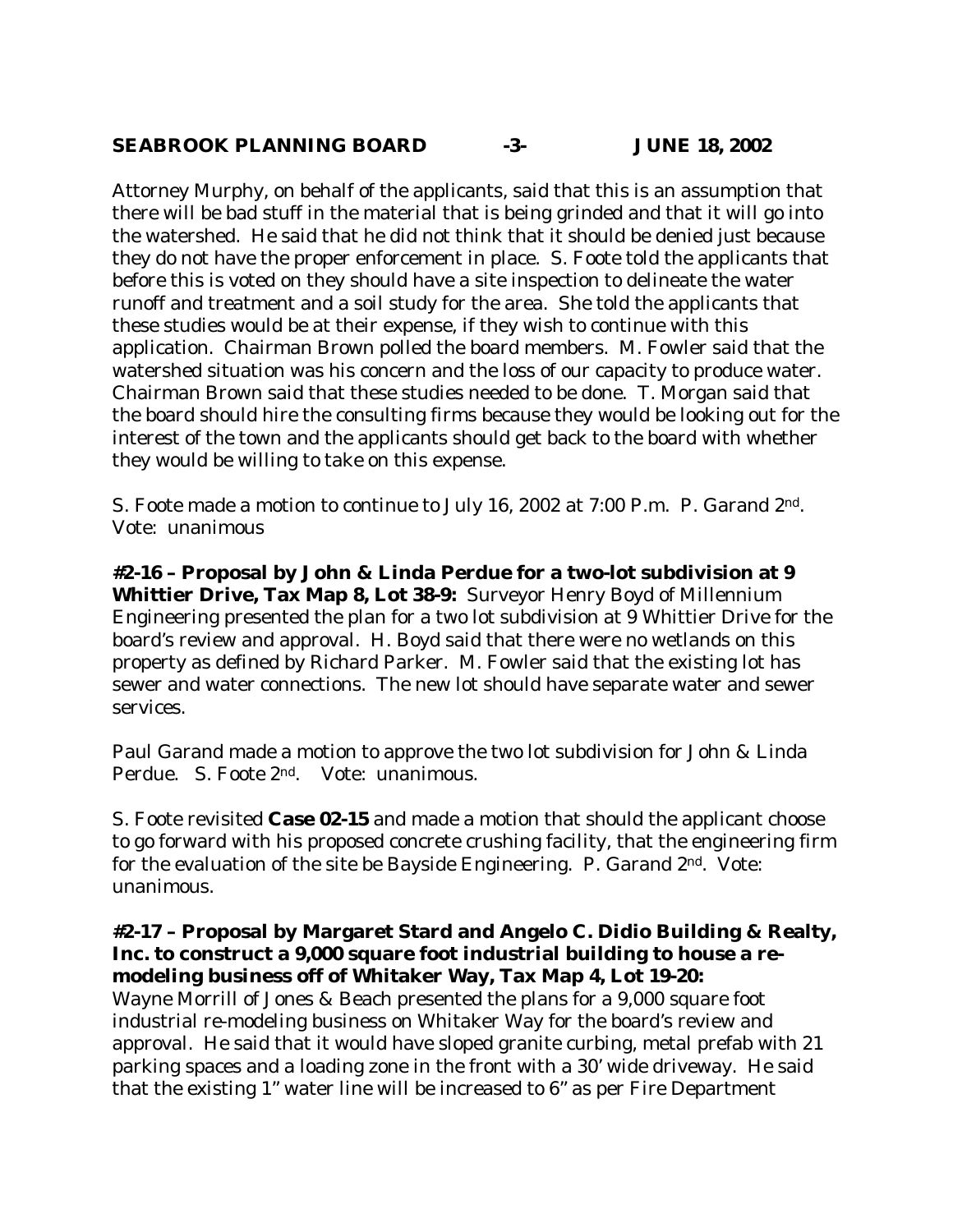# **SEABROOK PLANNING BOARD -4- JUNE 18, 2002**

recommendation. They will tie into the existing sewer line and the electrical is existing. The pond capacity will be increased for the runoff in the front of the lot.

Wayne Morrill addressed Tom Morgan's letter of comments with the following: **Proposed building use**: Proposed building to be used for remodeling business, this use has been labeled on the site & utility plan as note 13.

**Sloped Granite Curbing**: Sloped granite curb is called for at the entrance and along the north side of the parking lot, these areas have been labeled on the site and utility plan.

**Architectural Elevation**: Architectural plan has been added to the plan set. **Photometric Grid**: Waiver is requested.

**Off-Street Loading**: Loading area has been depicted on the site and utility plan. Architectural plan depicts the entrances to the proposed building.

M. Fowler asked about the cross culvert and the need for easements on both lots. Wayne said that the runoff would go to the detention pond and then released as shown on sheet C-3. P. Garand said that he liked the layout. M. Fowler said that the numbers look good on the calculations.

S. Foote made a motion to waive the photometric grid. P. Garand 2nd. Vote: unanimous. S. Foote made a motion to approve the site plan for Margaret Stard/Angelo Didio Building Realty with the waiver. P. Stockbridge 2nd. Vote: unanimous.

# **PROPOSAL TO ADD A PROVISION TO THE SUBDIVISION REGULATIONS THT WOULD REQUIRE A DIGITAL COPY OF AS-BUILT PLANS:**

Chairman Brown read the public notice as follows:

The Seabrook Planning Board will hold a public hearing on Tuesday June 18, 2002 at 7:00 PM at the Seabrook Town Hall to consider the following proposed amendments to the Seabrook Subdivision Regulations:

- *A)* Replace Article V Section A with the following*: "An Engineered plan: Eight paper copies and one original mylar."*
- B) Add a new section to Article XI as follows, and re-number subsequent sections accordingly:

"**D – As-Built Required:** The submission of as-built plans shall be considered a stipulation of approval for every subdivision approval granted by the Seabrook Planning Board. Two paper copies and one digital copy of the as-built plan shall be submitted to the Building Inspector. The digital copy shall be in AutoCAD DWG format. The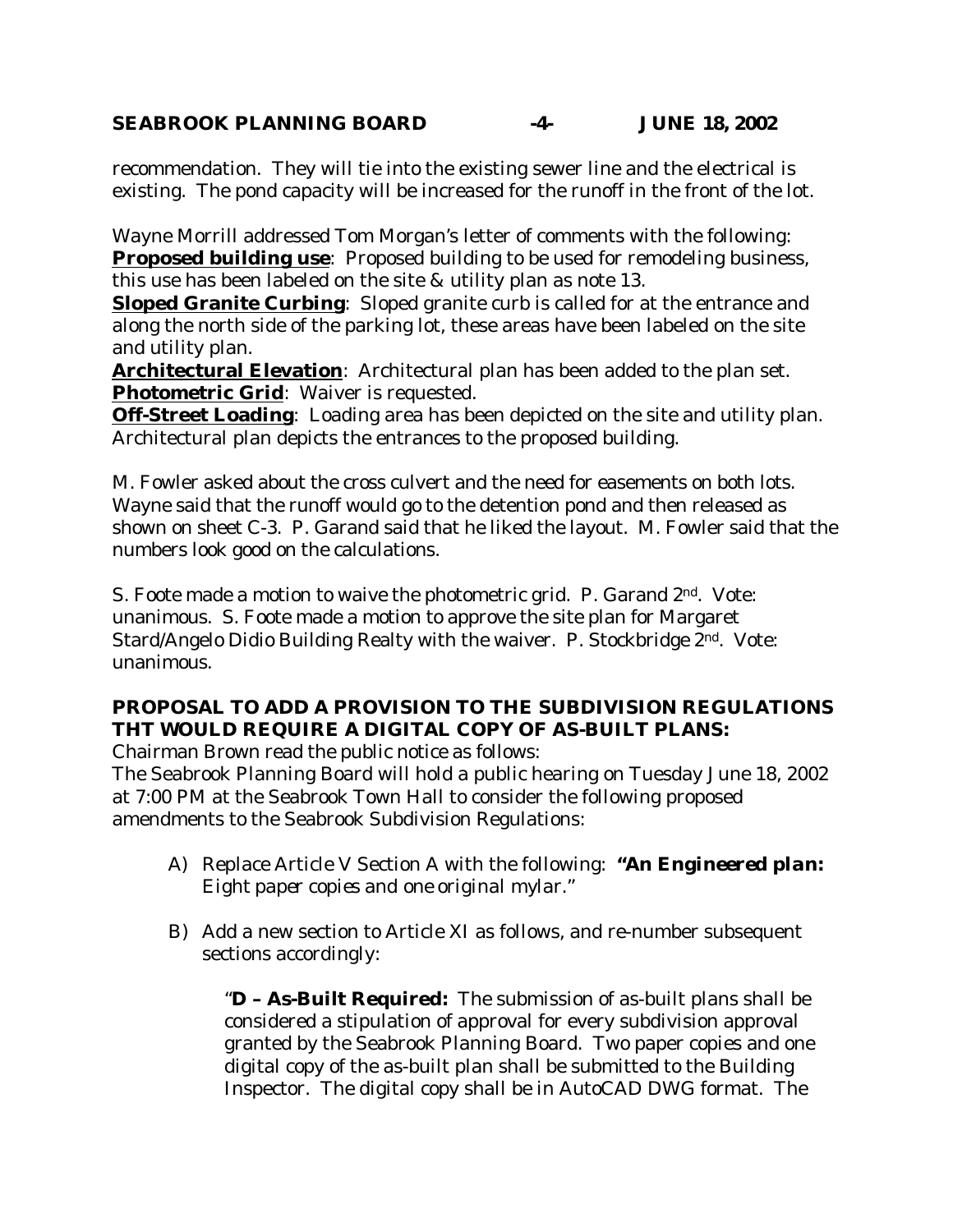# **SEABROOK PLANNING BOARD -5- JUNE 18, 2002**

 feature layers that are stored in each drawing file shall be assigned a name that clearly identifies the feature. Required features are sanitary pipes, manholes, water pipes, hydrants, drainage, catch basins, edge of pavement, building footprints, and wetlands. Legends shall also be included. All data shall be defined by the horizontal datum of the New Hampshire State Plane Coordinate System (NAD83) in units of feet, and the National American Vertical Datum of 1988 (NAVD) in units of feet."

T. Morgan explained the reason for the features included in the as-built plan. H. Boyd asked if this would be applied to minor subdivisions. He explained that minor subdivisions are usually family orientated and this would place a financial burden on the small developer. S. Foote asked if the board could waive any part of this like the wetland flagging. T. Morgan said that to waive a small project would not be a big deal. M. Fowler explained the time saved by this proposal and how it assisted Earthtech and State Planning. H. Boyd stressed how difficult this if for some smaller engineering firms and the huge expense. Wayne Morrill of Jones & Beach asked about an approved plan being done by one firm and the as-built being done by another. M. Fowler said that a bonding amount be established to insure the as-built is done. S. Foote said that the required features for the as-built should include easements and property lines.

S. Foote made a motion to amend Section D to include property lines and easements.

P. Garand 2nd. Vote: unanimous.

S. Foote made a motion to adopt the amendments to the subdivision regulations. P. Garand 2nd. Vote: unanimous.

# 3) **Informal Discussions:**

# **#2-18 – Proposal by Fowler, Moore & Perkins for a subdivision and lot line adjustment off of Moore's Lane and Belgium Drive;**

Henry Boyd relinquished his spot on the agenda for the next case to be heard first. The Board granted his wish.

**#2-19 – Proposal by Hannah International Foods to establish a second entry to their property:** Attorney Peter Shaheen, representing Hanna International Foods, told the board that he was here tonight to discuss the problem of accessing the property that is being created by a neighbor that is giving his client a hard time. He said that his client has tried to address the neighbors concerns and issues but the restriction of hours of operation, etc., has limited his business. Attorney Shaheen said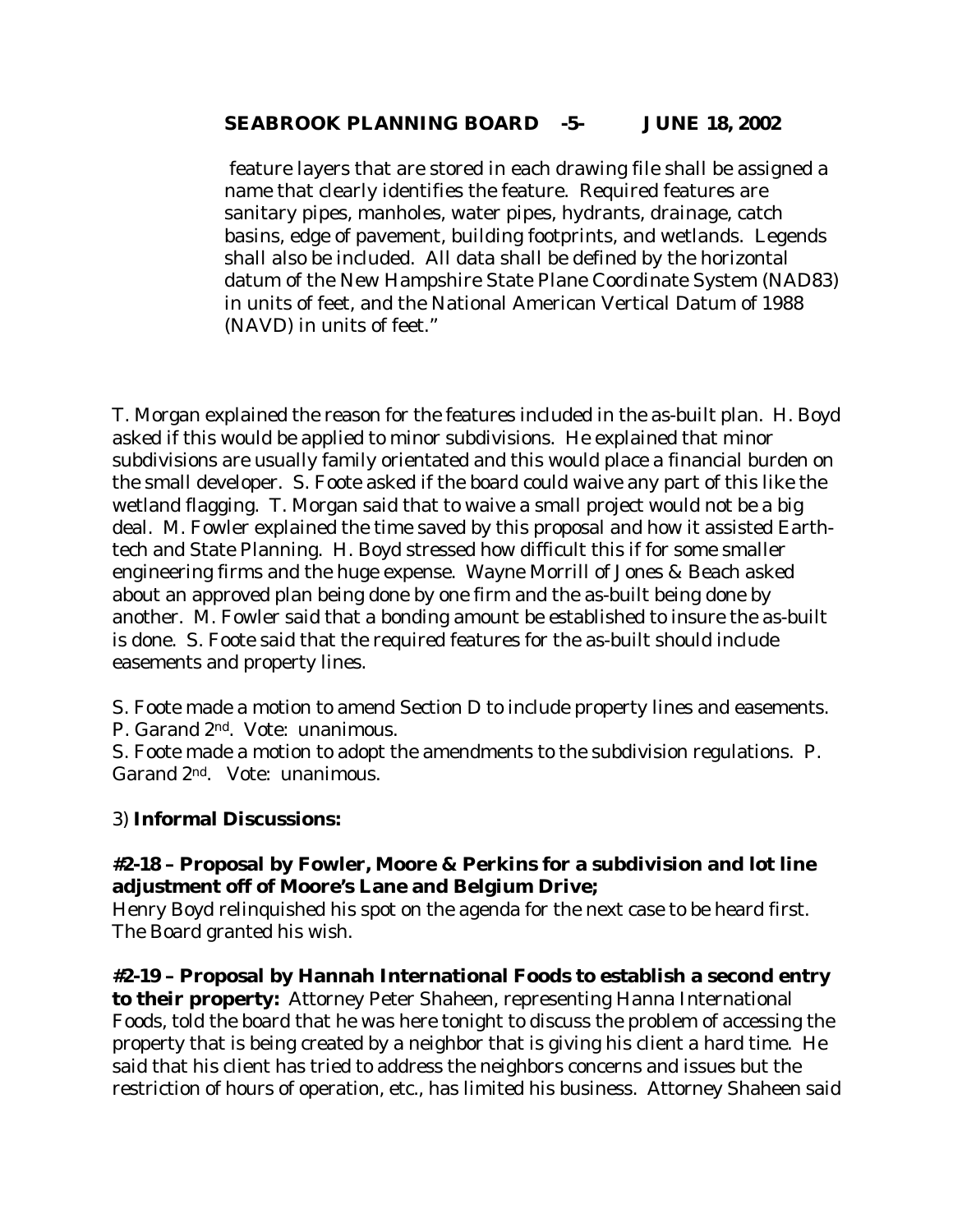# **SEABROOK PLANNING BOARD -6- JUNE 18, 2002**

that he had already had to appear in court on behalf of one of Hanna's employees who was arrested for criminal trespassing. He said the matter was resolved.

Shaheen said that like other businesses his client needs to produce more than it does now and that he had spoken with another neighbor, Oliver Carter, about an alternate route to access his property through Carter's property without going by Mr. Borges' property. Shaheen asked if he could get a consensus from this board in regards to the releasing of some of the restrictions put on by a previous boards.

H. Boyd presented the plan for an alternate access to the property. S. Foote and B. Moore suggested an easement for access. R. Moore explained the legal access and why it should not be given up. Attorney Shaheen said that they would not give up the access that they now have but it would have limited us. P. Garand asked about the neighbors abutting the proposed access across Carter's property and could they have the same situation as with Borges.

Chairman Brown said that the restrictions were put on because of the truck usage in a residential zone. R. Moore said that the restriction of 3 trucks a day was for tractor trailer trucks not every truck. Attorney Shaheen asked the board that if they went forward with the purchase of land for the access would the board consider lifting the restriction of hours of operation and the truck travel. P. Garand asked if they would be still pursuing the access at the rear of the property. H. Boyd said that they would need a wetland crossing and S. Foote said that the Power Plant would not allow them to access through the plant road at the present time because of security. Attorney Shaheen said that he would like to have two shifts. T. Morgan said that the Planning Board could lift the conditions put on by them but the ZBA also put restrictions on this site which would have to be addressed by that Board. Attorney Shaheen asked if it would be worth their time to pursue this matter. Chairman Brown said that the board had no problem with this and would work with him in this matter. T. Morgan said that this would depend on the other abutter to the Carter property not being another Borges

# **#2-18 – Proposal by Fowler, Moore & Perkins for a subdivision and lot line adjustment off of Moore's Lane and Belgium Drive:**

Henry Boyd went over the plan for a subdivision and lot line adjustment off of Moore's Lane and Belgium Drive. H. Boyd said that he had a serious problem with the rightof-way line at the rear of the property next to the railroad tracks. He said he was unable to make the numbers work so he just omitted a small piece of land. Mr. Boyd told the board that the subdivision needed relief for the cul-de-sac as it only had 80' of pavement and that two lots need relief from 100'x 100' square box requirements. He said that no pump station would be added to the existing sewer.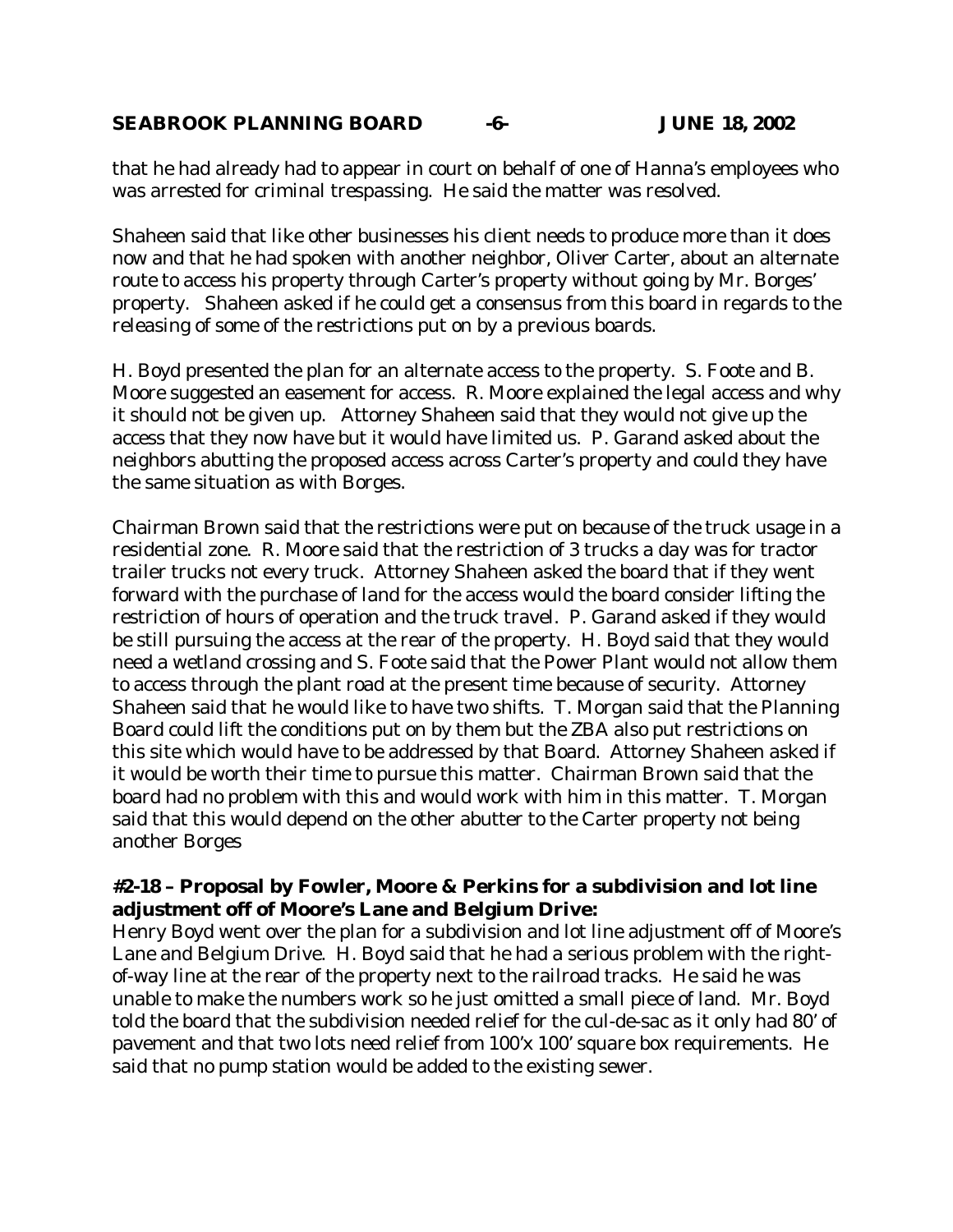# **SEABROOK PLANNING BOARD -7- JUNE 18, 2002**

T. Morgan asked if it wouldn't be better to access lot 3 through wetlands rather than by easement through another lot. S. Foote discussed the wetland crossing. Boyd was asked to put note on plan that this plan included upland that have not been mapped. T. Morgan asked what the turn-around would be. H. Boyd said that it would be a hammerhead. H. Boyd thanked the board for their input.

**#2-20 – Proposal by Donald Felch to do a Voluntary Lot Merger at 68 Farm Lane, Tax Map 13, Lot 58:** Paul Garand made a motion to approve the voluntary lot merger at 68 Farm Lane for Donald Felch. S. Foote 2nd. Vote: unanimous

# **OTHER BUSINESS:**

T. Morgan brought to the board's attention that there has been an illegal transfer of lots on Chase Drive. Tom said that under state law a lot may not be sold until the mylar has been recorded and all conditions such as bond posting be met. He told the board that the Board of Selectmen is the enforcing body.

S. Foote had another issue with developers and their representatives not doing what they had agreed upon. She sited an E-Mail that she had received from the abutter of Elephant Rock Subdivision, Trudy Antanvich, about the subdivision being seven single family lots that have now turned into seven duplexes.

H. Boyd presented an as-built for the Border Winds subdivision that has several deficiencies He said that the road is in fine shape but the sidewalks, drainage swales have not been built properly. H. Boyd said that developer David Benoit has agreed to pay to remedy the situation. Boyd said that this did not need a public hearing. S. Foote said that she had a problem with the stones in the pond. H. Boyd said that this could be corrected by extending the footprint not the depth. Boyd said that he hoped these problems would be taken care of so that he could submit the as-built at the August meeting.

S. Foote made a motion to meet at 6:30 P.M. at the July 16, 2002 meeting to discuss the review of the as-built corrections made to deficiencies to the Border Winds subdivision plan. P. Garand 2nd. Vote: unanimous

P. Garand made a motion to waive the fee for the re-recording of the Folly Mill Condo Conversion done by E. Cote. S. Foote 2nd. Vote: unanimous

**Correspondence:** Town Planner Thomas Morgan passed out the correspondence to the members. Chairman Brown signed the bills and the expenditure sheet.

5) **Driveway Permit** applications: None